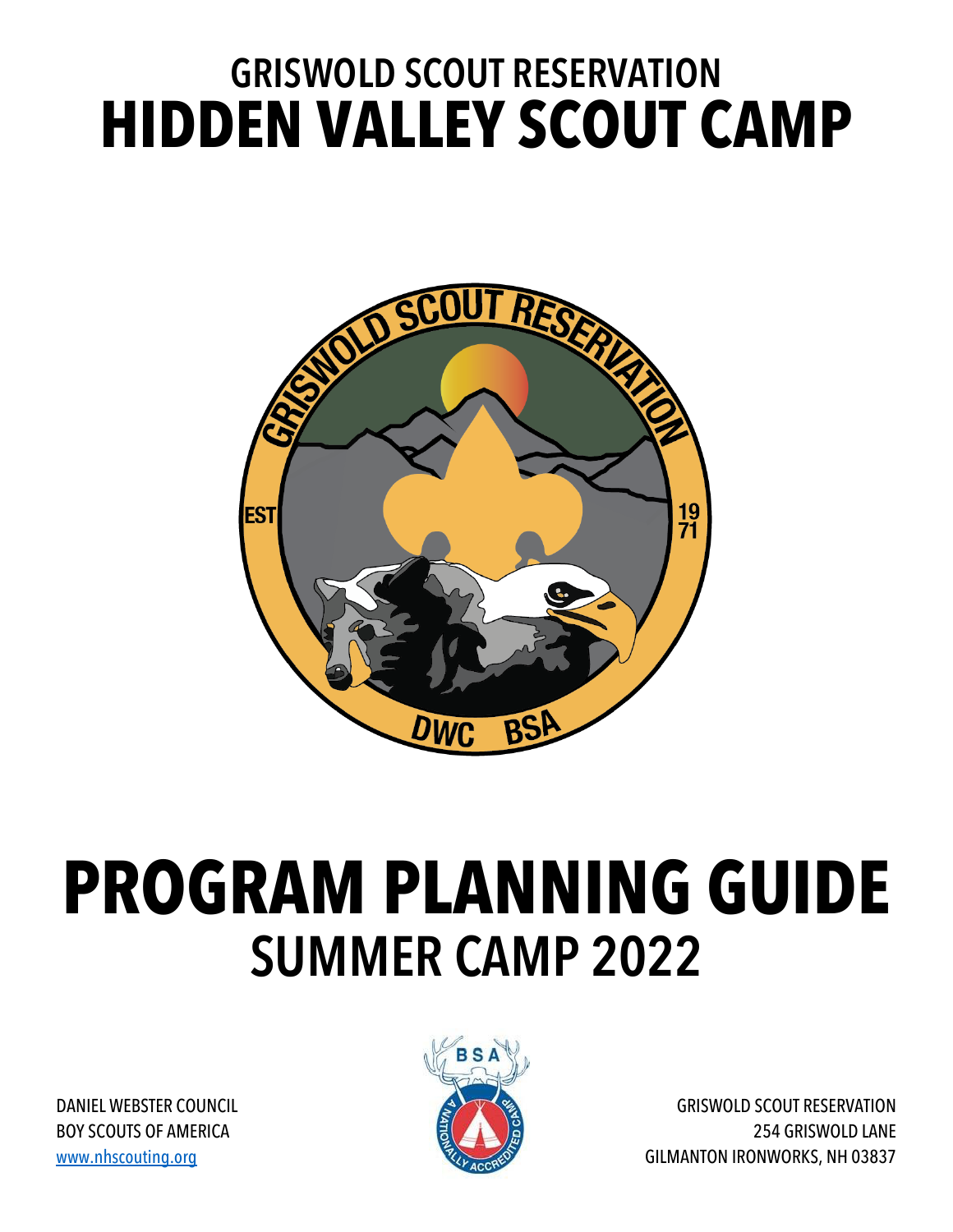## **TABLE OF CONTENTS**

| 3              |
|----------------|
| $\mathbf{3}$   |
| 4              |
| 5              |
| 6              |
| $\overline{7}$ |
| 8              |
| 8              |
| 8              |
| 9              |
| 10             |
| 10             |
| 11             |
| 12             |
| 12             |
| 13             |
| 14             |
| 15             |
| 15             |
| 16             |
| 16             |
| 16             |
| 16             |
| 17             |
| 18             |
|                |





*Program Planning Guide* 2 *HVSC-GSR*

*V1.6*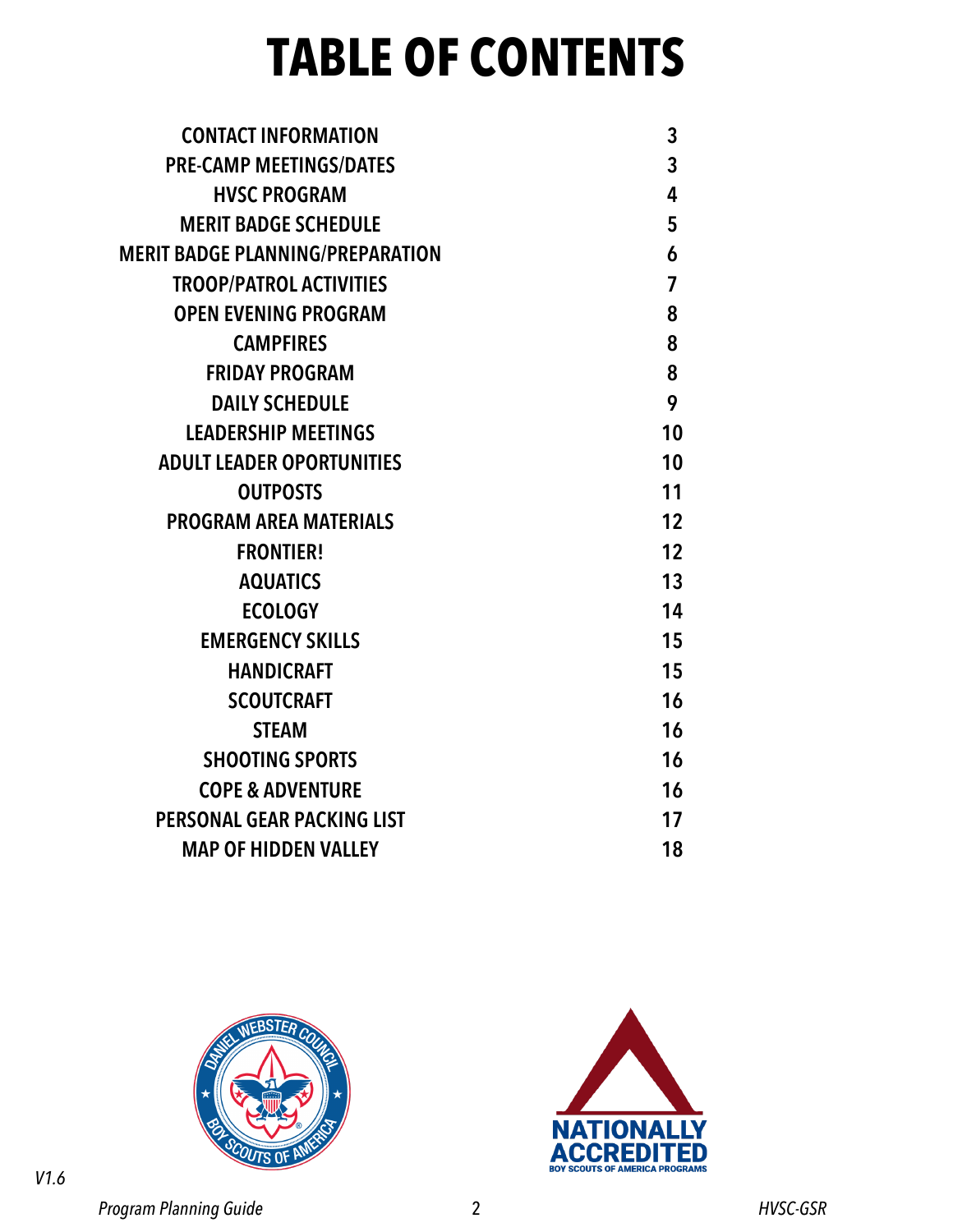## **CONTACT INFORMATION**

For questions regarding program in any capacity, please contact: Hidden Valley Program program.valley@dwccamping.org

For questions regarding logistical or financial matters, please contact: Reservation Support Services (June 08 – August 18) 603-364-2900 hv.rss@dwccamping.org

## **PRE-CAMP MEETINGS & DATES**

| <b>WEEK</b> | <b>DATES</b>          | <b>PRE-CAMP MEETING</b> |
|-------------|-----------------------|-------------------------|
| Week 1      | June 26 - July 2      | Monday, June 13         |
| Week 2      | July 3 - July 9       | Monday, June 20         |
| Week 3      | July 10 - July 16     | Monday, June 27         |
| Week 4      | July 17 - July 23     | Monday, July 4          |
| Week 5      | July 24 - July 30     | Monday, July 11         |
| Week 6      | July 31 - August 6    | Monday, July 18         |
| Week 7      | August 7 - August 13  | Monday, July 25         |
| Week 8      | August 14 - August 20 | Monday, August 1        |

Pre-Camp Meetings are a crucial aspect of preparing for your week at Griswold Scout Reservation.

SPLs and Scoutmasters should both attend the Pre-Camp Meeting. SPLs will handle program in one breakout, while Scoutmasters handle policies, procedures, and administrative matters in the other. These are simultaneous and cannot be attended by the same person.

> Programs should be selected prior by the unit prior to the meeting. SPLs should come prepared to schedule unit activities, along with any questions.

#### **PRE-CAMP MEETINGS WILL BE HELD ON ZOOM. ACCESS LINKS WILL BE SENT OUT PRIOR TO THE MEETING.**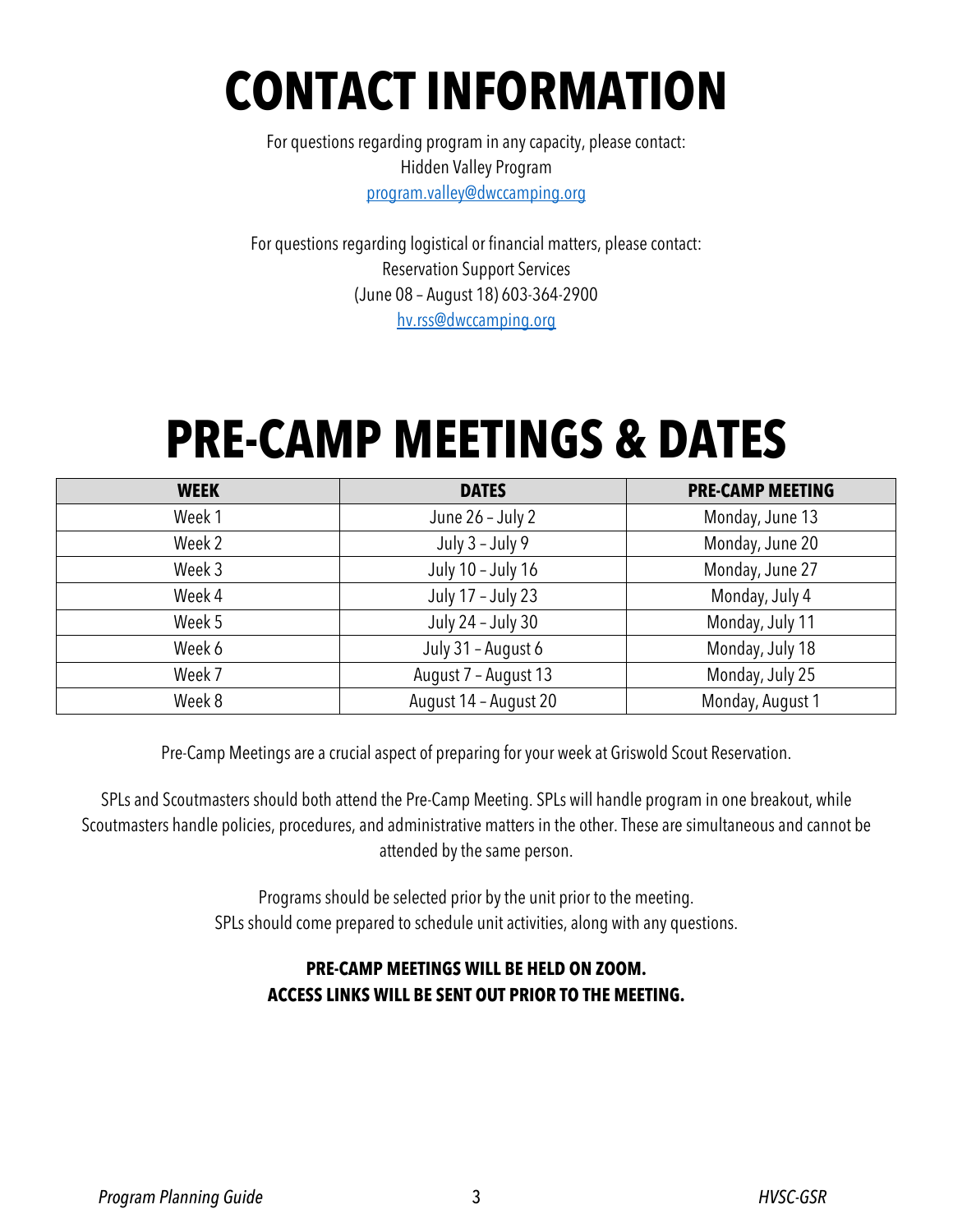# **HIDDEN VALLEY SCOUT CAMP PROGRAM**

Hidden Valley Scout Camp's program consists of three elements:

1) Individual Advancement

2) Unit/Troop Activities

3) Campwide Activities/Competitions

### **INDIVIDUAL ADVANCEMENT**

*Refer to on Page Merit Badge Schedule on Page 5 & Daily Program Schedule on Page 9*

We have revamped the traditional Hidden Valley Scout Camp schedule. We have done this to reduce travel time between badges and wasted time in class. This will leave Friday open for unit activities and campwide activities/competitions. Rather than three, one-hour merit badge blocks per day; there will be two, two-hour merit badge blocks per day. Monday and Tuesday will consist of the same two merit badge blocks, whereas Wednesday and Thursday will consist of two different merit badge blocks. In total, 4 merit badges can be earned in this class time. Some merit badges and programs, such as Frontier! and Lifesaving, may take up two blocks. These programs will run Monday through Thursday.

## **UNIT/TROOP ACTIVITIES**

*Refer to the Troop/Unit Activities Planning Worksheet on Page 7*

Every day, including Friday, there will be two blocks for Unit/Troop activities. These programs are designed to provide fun, enriching, and challenging experience for Scouts. In advance of the Pre-Camp Meeting, the SPL should survey the unit and/or PLC well in advance to see what activities they are most interested in doing at camp. Detailed descriptions follow in this manual of each program area and their offerings.

As always, we support your unit's program. If you would rather conduct your own program during this time, please do so!

## **CAMPWIDE ACTIVITIES/COMPETITIONS**

*Refer to the Open Program Schedule on Page 8*

During the evening, Monday through Thursday, many program areas will open for open program! Come with your unit, patrol, or just buddy pair! This is a great opportunity to try new activities, meet new people, and just have fun! Select programs will continue until the evening and end at 9:30PM. On Friday, following lunch, campwide competitions and open program will be conducted all day until dinner! Challenge another unit! Enjoy programs! More to be announced!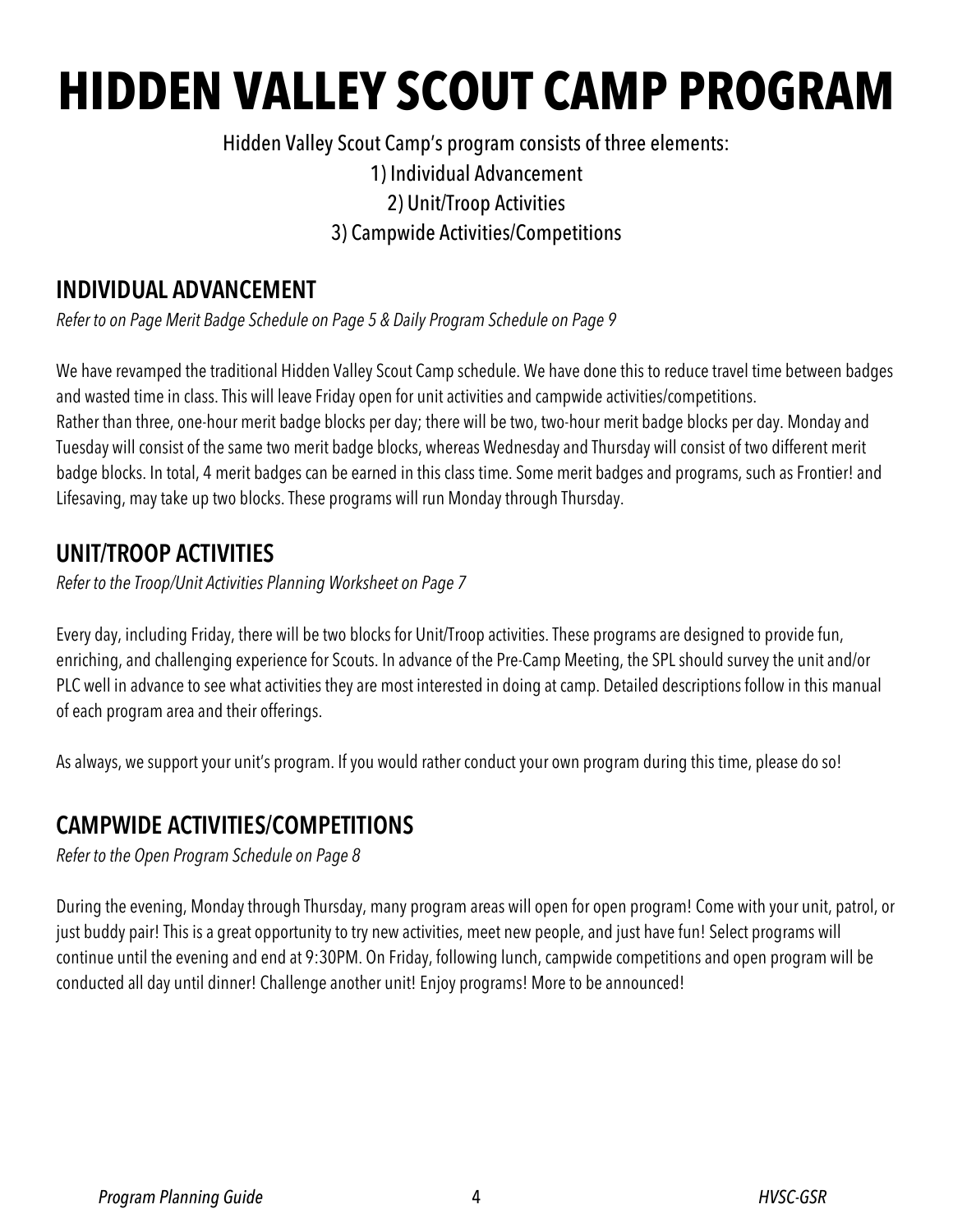| <b>MERIT BADGE/PROGRAM</b>                              | <b>1A</b><br><b>MON &amp; TUES 9-11AM</b>                      | 2A<br>WED & THUR 9-11AM       | <b>1B</b>                          | 2B                            |
|---------------------------------------------------------|----------------------------------------------------------------|-------------------------------|------------------------------------|-------------------------------|
|                                                         |                                                                | <b>AQUATICS</b>               | <b>MON &amp; TUES 11:15-1:45PM</b> | WED & THUR 11:15-1:45PM       |
| SWIMMING                                                | <b>1A</b>                                                      | 2A                            | <b>1B</b>                          | 2B                            |
| <b>SWIM INSTRUCTION</b>                                 | <b>1A</b>                                                      |                               | <b>1B</b>                          |                               |
| CANOEING                                                |                                                                | <b>1A &amp; 2A (MON-THUR)</b> |                                    | <b>1B &amp; 2B (MON-THUR)</b> |
| <b>MOTORBOATING</b>                                     | <b>1A</b>                                                      |                               | 1B<br>2B                           |                               |
| LIFESAVING                                              |                                                                | <b>1A &amp; 2A (MON-THUR)</b> |                                    | <b>1B &amp; 2B (MON-THUR)</b> |
| KAYAKING                                                | <b>1A</b>                                                      | 2A                            |                                    | 2B                            |
| <b>KAYAKING BSA</b>                                     |                                                                |                               | <b>1B</b>                          |                               |
| <b>SNORKILING BSA</b>                                   |                                                                | 2A                            |                                    |                               |
| <b>BSA GUARD</b>                                        |                                                                |                               |                                    | <b>1B &amp; 2B (MON-THUR)</b> |
|                                                         |                                                                | <b>SCOUTCRAFT</b>             |                                    |                               |
| <b>CAMPING</b>                                          | <b>1A</b>                                                      | 2A                            |                                    | 2B                            |
| ORIENTEERING<br><b>PIONEERING</b>                       | <b>1A</b>                                                      |                               | <b>1B</b>                          | 2B                            |
| WILDERNESS SURVIVAL                                     | <b>1A</b>                                                      |                               | <b>1B</b>                          |                               |
| <b>GEOCACHING</b>                                       | <b>1A</b>                                                      | 2A                            |                                    |                               |
| COOKING                                                 |                                                                |                               | <b>1B</b>                          | 2B                            |
| <b>SIGNS, SIGNALS &amp; CODES</b>                       |                                                                | 2A                            |                                    | 2B                            |
|                                                         |                                                                | <b>SHOOTING SPORTS</b>        |                                    |                               |
| <b>ARCHERY</b>                                          | <b>1A</b>                                                      | 2A                            | <b>1B</b>                          | 2B                            |
| RIFLE SHOOTING*                                         | <b>1A</b>                                                      | 2A                            | <b>1B</b>                          | 2B                            |
| SHOTGUN SHOOTING*                                       | <b>1A</b>                                                      | 2A                            | <b>1B</b>                          | 2B                            |
|                                                         |                                                                | <b>ECOLOGY</b>                |                                    |                               |
| <b>MAMMAL STUDY</b>                                     | 1A                                                             |                               | <b>1B</b>                          |                               |
| <b>FORESTRY</b>                                         |                                                                | 2A                            |                                    | 2B                            |
| <b>GEOLOGY &amp; MINING IN SOCIETY</b><br><b>NATURE</b> |                                                                | 2A                            |                                    | 2B                            |
| <b>WEATHER</b>                                          |                                                                | 2A                            | <b>1B</b>                          |                               |
| <b>FISHING</b>                                          | <b>1A</b>                                                      |                               | 1B                                 |                               |
| <b>ENVIRONEMNTAL SCIENCE</b>                            |                                                                | <b>1A &amp; 2A (MON-THUR)</b> |                                    | <b>1B &amp; 2B (MON-THUR)</b> |
|                                                         |                                                                | <b>HANDICRAFT</b>             |                                    |                               |
| <b>BASKETRY</b>                                         | <b>1A</b>                                                      |                               | <b>1B</b>                          |                               |
| <b>LEATHERWORKING</b>                                   | <b>1A</b>                                                      |                               |                                    | 2B                            |
| <b>WOODCARVING</b>                                      | <b>1A</b>                                                      |                               | <b>1B</b>                          |                               |
| ART                                                     |                                                                | 2A                            |                                    |                               |
| <b>INDIAN LORE</b>                                      |                                                                |                               | <b>1B</b>                          |                               |
| <b>CHESS</b>                                            |                                                                | 2A                            |                                    | 2B                            |
| GAME DESIGN                                             |                                                                | 2A                            |                                    | 2B                            |
| <b>EMERGENCY PREPARDENSS</b>                            |                                                                | <b>EMERGENCY SKILLS</b><br>2A |                                    | 2B                            |
| COMMUNICATION                                           | <b>1A</b>                                                      |                               | 2A                                 |                               |
| <b>FIRE SAFETY</b>                                      |                                                                | 2A                            |                                    | 2B                            |
| <b>CRIME PREVENTION</b>                                 |                                                                |                               |                                    | 2B                            |
| <b>DISABILITY AWARENESS</b>                             |                                                                |                               | <b>1B</b>                          |                               |
| <b>FIRST AID</b>                                        |                                                                | <b>1A &amp; 2A (MON-THUR)</b> |                                    | <b>1B &amp; 2B (MON-THUR)</b> |
| <b>PUBLIC SPEAKING</b>                                  |                                                                | 2A                            |                                    |                               |
| <b>SEARCH &amp; RESCUE</b>                              | <b>1A</b>                                                      |                               | <b>1B</b>                          |                               |
|                                                         |                                                                | <b>STEM</b>                   |                                    |                               |
| WELDING                                                 | <b>1A</b>                                                      |                               | <b>1B</b>                          | 2B                            |
| <b>RADIO</b>                                            |                                                                |                               |                                    | 2B                            |
| <b>SPACE EXPLORATION</b>                                |                                                                | 2A<br>2A                      | <b>1B</b>                          |                               |
| <b>COMPOSITE MATERIALS</b><br><b>ENGINEERING</b>        | <b>1A</b>                                                      |                               |                                    |                               |
| <b>ELECTRICITY &amp; ELECTRONICS</b>                    |                                                                |                               | <b>1B</b>                          | 2B                            |
| <b>ROBOTICS</b>                                         |                                                                | <b>1A &amp; 2A (MON-THUR)</b> |                                    |                               |
|                                                         |                                                                | <b>FRONTIER</b>               |                                    |                               |
| <b>FRONTIER! FIRST YEAR PROGRAM</b>                     | <b>1A &amp; 2A (MON-THUR)</b><br><b>1B &amp; 2B (MON-THUR)</b> |                               |                                    |                               |
|                                                         |                                                                | <b>COPE &amp; ADVENTURE</b>   |                                    |                               |
| <b>CLIMBING</b>                                         | <b>1A &amp; 2A (MON-THUR)</b>                                  |                               |                                    |                               |
| COPE                                                    |                                                                |                               |                                    | <b>1B &amp; 2B (MON-THUR)</b> |
| <b>CYCLING</b>                                          |                                                                |                               |                                    | <b>1B &amp; 2B (MON-THUR)</b> |

*\* ADDITIONAL SHOOTING TIME OFFERED OUTISDE OF CLASS*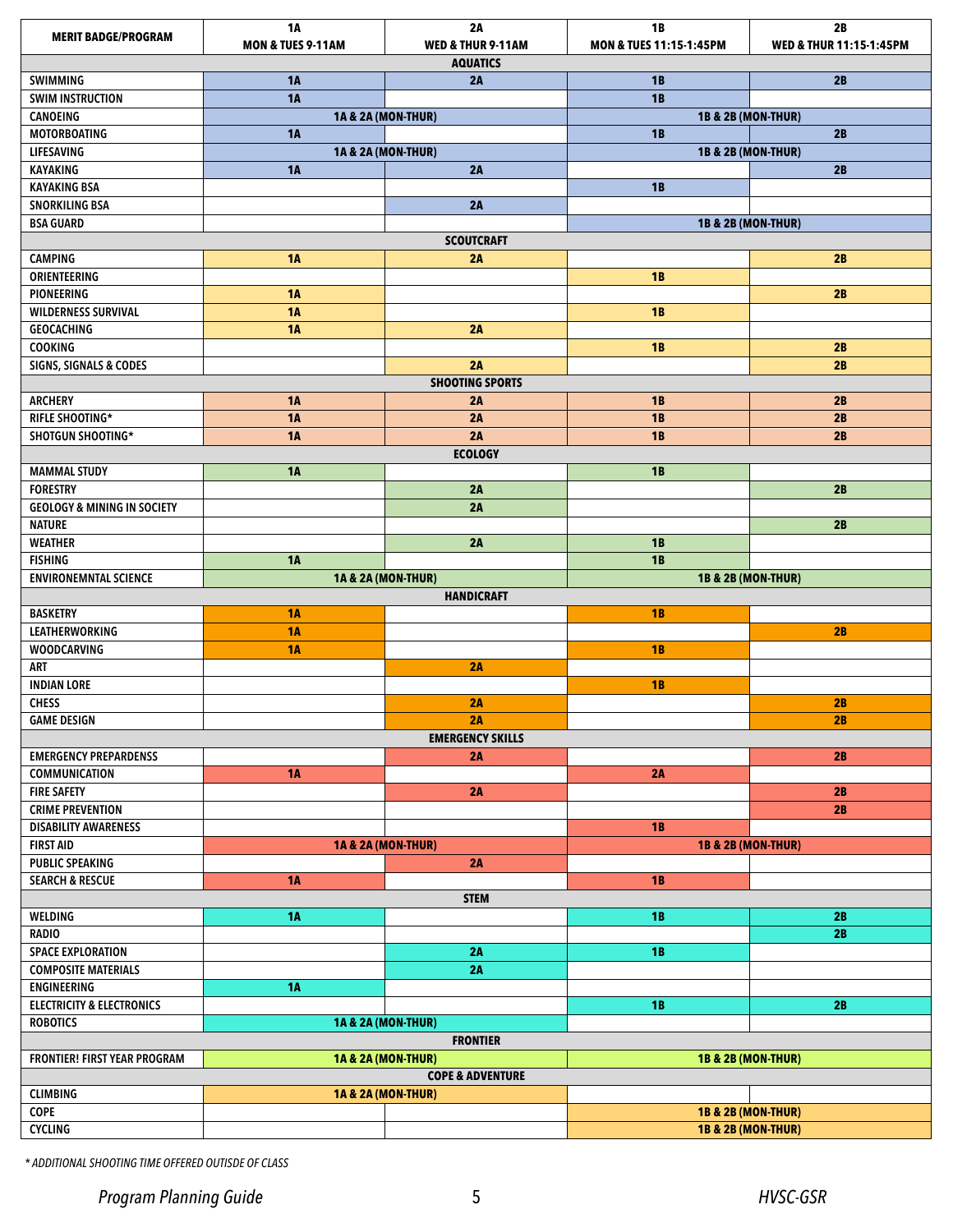# **MERIT BADGE PLANNING/PREPARATION**

## **SELECTING MERIT BADGES**

Selecting a merit badge depends on a variety of factors: the Scout's age, abil3ities, and the unit'syear-round program. Each Scout's schedule should be challenging, but attainable. A Scout is at camp to have fun, not to be frustrated with incomplete merit badges. Remember each Scout is different, so each case should be handled individually. Most importantly, it's not how many merit badges are earned; it's how great of a time he had. We highly recommend all new Scouts join the Frontier! Program.

## **PREREQUISITES**

Numerous merit badges require work that must be done outside of camp to complete the merit badge. Please consult the 2022 GSR Prerequisite Guide for further information. To receive credit for work done outside of camp, please bring proof on the first day of class.

## **MERIT BADGE SUPPLIES**

Some merit badges may require additional purchases/fees. Please reference the 2022 GSR Prerequisite Guide for more information.

## **PARTIALS**

Any Scout finishing some, but not all, of the requirements for a merit badge will receive a "partial" merit badge. It tells what a Scout has and has not completed. Theycan work on requirements until their 18th birthday to complete any merit badge either at home with a qualified counselor or next summer at Hidden Valley Scout Camp. A counselor reserves the right to re-test previously passed requirements. Scouts should not have to fully re-take a merit badge if they have partial credit. Consult the Program Director for advice in this matter.

## **EXTRA HELP**

If a Scout is having trouble with any merit badge, we will give the help needed. Arrangements can be made for make-up time with the counselor.

## **ACCOMIDATIONS**

We understand some Scouts may need accommodations. GSR and Hidden Valley Scout Camp will do everything in their power to support these. Please contact the Camp Director and/or Program Director at/or prior to your Pre-Camp Meeting to address this issue.

## **ADVANCEMENT POLICY**

As always, GSR's advancement policy is that a Scout must complete 100% of the requirements before receiving the badge. Some merit badges cannot be completed during camp unless prior work has been done before arriving at camp.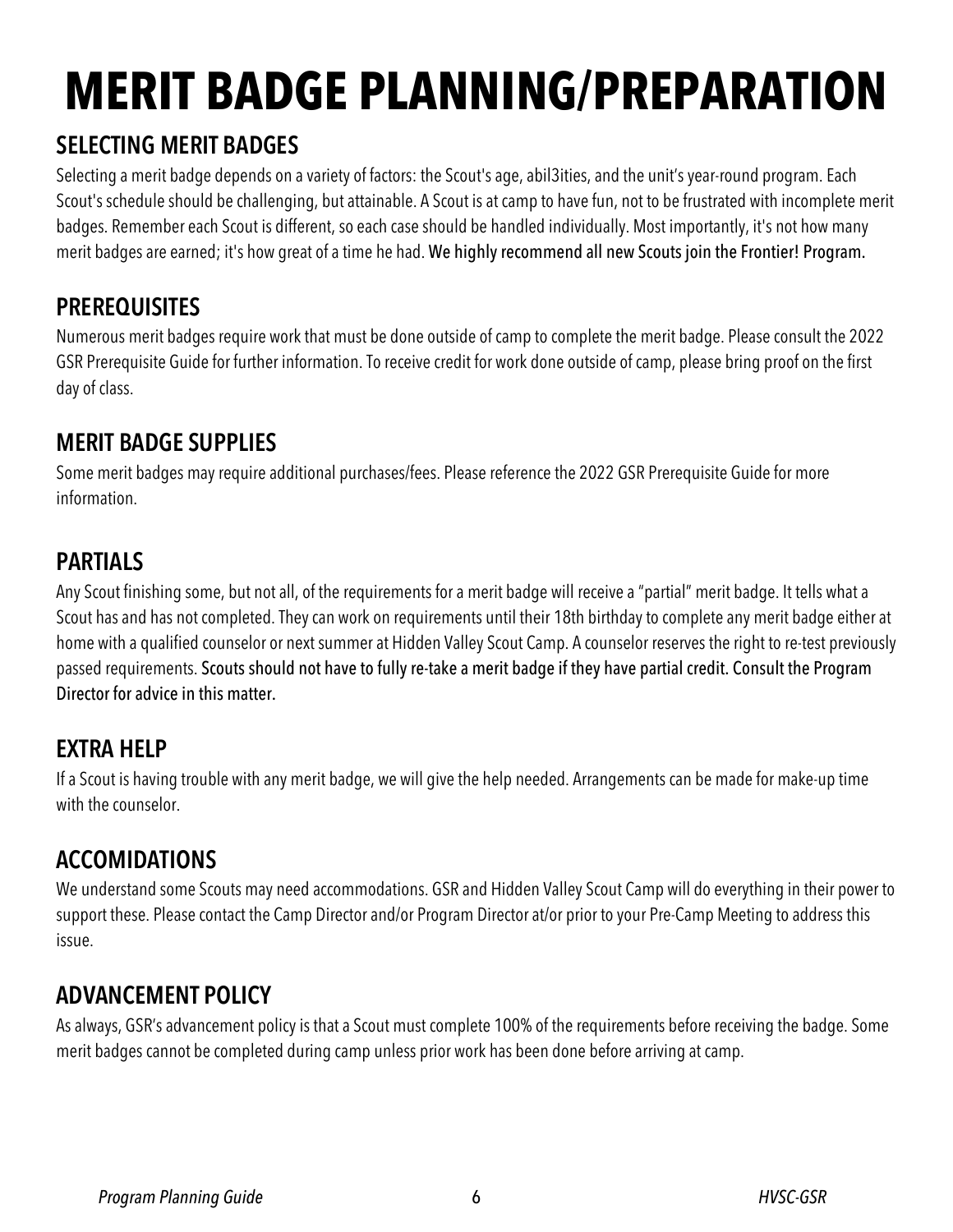# **TROOP/PATROL ACTIVITIES**

|                                                      | <b>ECOLOGY</b>                                    |  |  |  |
|------------------------------------------------------|---------------------------------------------------|--|--|--|
| <b>Boulder Exploration Hike</b>                      | Lake or Swamp Walk                                |  |  |  |
| Swamp Kayak Trip                                     | <b>Shannon Hike</b>                               |  |  |  |
| Mack 'n Back Hike                                    | <b>Tree Identification Hike</b>                   |  |  |  |
| <b>Reservation Conservation Project</b>              | <b>Astronomy Session (Evenings Only)</b>          |  |  |  |
|                                                      | <b>SCOUTCRAFT</b>                                 |  |  |  |
| Dutch Oven Dessert                                   | <b>Reflector Oven Baked Goods</b>                 |  |  |  |
| <b>Pioneering Challenge</b>                          | Fire Building/Firemen's Chit                      |  |  |  |
| Show Me The Ropes (Knots, Splicing, Monkey Fists)    | <b>Orienteering Course</b>                        |  |  |  |
|                                                      | <b>HANDICRAFT</b>                                 |  |  |  |
| Ice Cube Candle Making                               | Leather Slide craft                               |  |  |  |
| Catapult & Castle Building                           | <b>Patrol Flag Project</b>                        |  |  |  |
| <b>Chess Tourney</b>                                 | <b>Totem Woodcarving</b>                          |  |  |  |
| <b>EMERGENCY SKILLS &amp; HEALTH</b>                 |                                                   |  |  |  |
| Field Games (Ultimate Frisbee, Volleyball, Football) | <b>Realistic First Aid</b>                        |  |  |  |
| <b>Woodland Search &amp; Rescue</b>                  | <b>Frisbee Golf</b>                               |  |  |  |
| <b>SHOOTING SPORTS</b>                               |                                                   |  |  |  |
| <b>Troop Rifle Shoot</b>                             | Troop Shotgun Shoot (13+)                         |  |  |  |
| <b>Troop Archery Shoot</b>                           | X                                                 |  |  |  |
| <b>AQUATICS</b>                                      |                                                   |  |  |  |
| <b>Assault Boats</b>                                 | <b>Pirate Breakfast (Morning Only)</b>            |  |  |  |
| <b>Canoe Race</b>                                    | <b>Troop Kayak</b>                                |  |  |  |
| Kayak Soccer                                         | Dead-Fish Water Polo                              |  |  |  |
| <b>Water Jousting</b><br><b>Water Basketball</b>     |                                                   |  |  |  |
| <b>Watermelon Scramble</b><br><b>Walk on Water</b>   |                                                   |  |  |  |
| <b>Snorkel Exploration</b>                           | <b>Aquatic Craze</b>                              |  |  |  |
|                                                      | <b>STEM</b>                                       |  |  |  |
| <b>Patrol Welding</b>                                | <b>Patrol Blacksmithing</b>                       |  |  |  |
|                                                      | <b>COPE/ADVENTURE</b>                             |  |  |  |
| Build Your Own Adventure! (Contact Program Director) | Troop Hike/Peakbagging (Contact Program Director) |  |  |  |
| <b>Troop/Patrol COPE</b>                             | <b>Troop/Patrol Climbing</b>                      |  |  |  |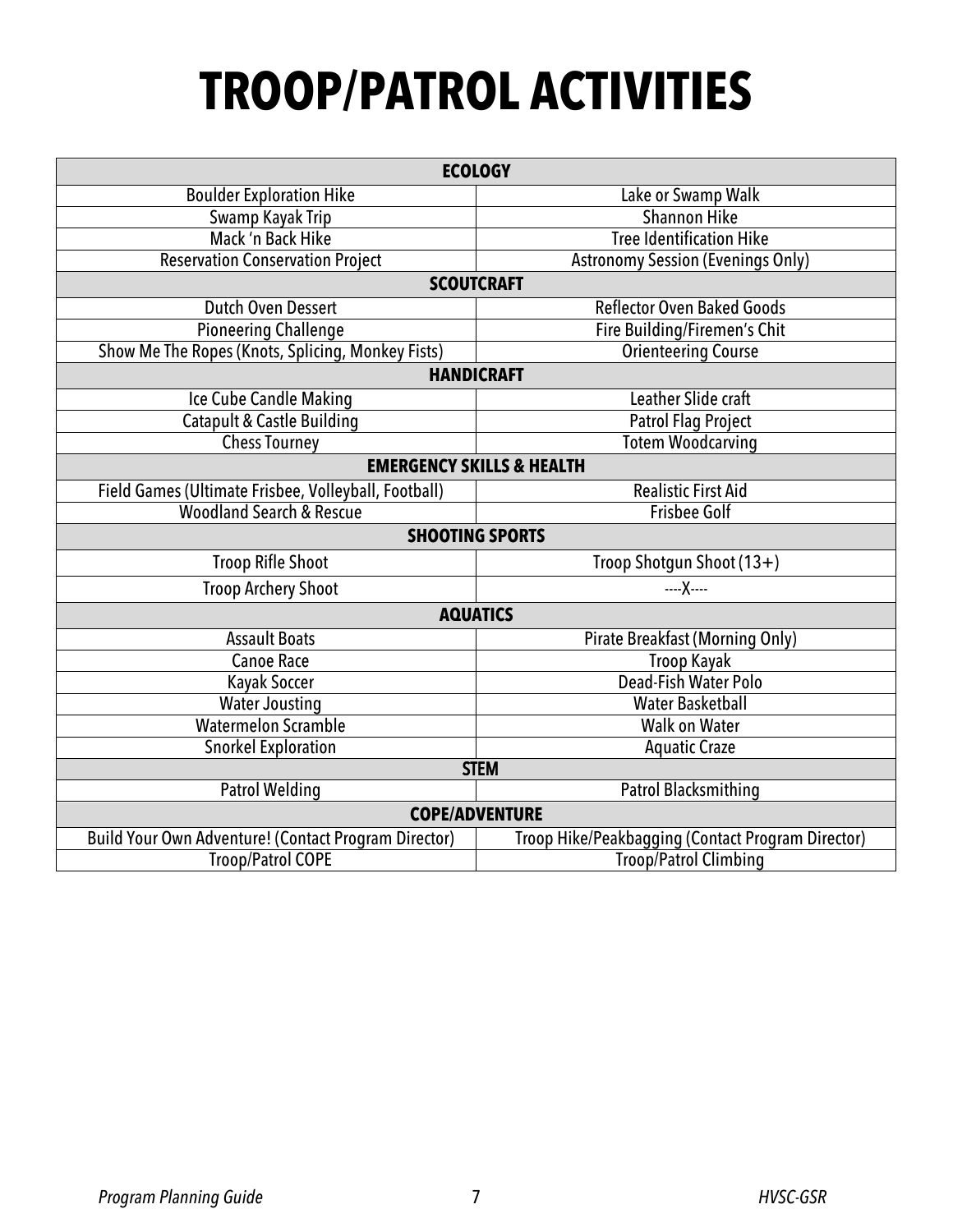# **OPEN EVENING PROGRAM**

*These programs don't require advanced sign-up, just show up!*

|             | <b>SUNDAY</b>                             | <b>MONDAY</b>                                                                                                                                                  | <b>TUESDAY</b>                                                                                                             | <b>WEDNESDAY</b>                                                                                                                               | <b>THURSDAY</b>                                                                                  | <b>FRIDAY</b>                             |
|-------------|-------------------------------------------|----------------------------------------------------------------------------------------------------------------------------------------------------------------|----------------------------------------------------------------------------------------------------------------------------|------------------------------------------------------------------------------------------------------------------------------------------------|--------------------------------------------------------------------------------------------------|-------------------------------------------|
| 7:00-8:30PM | <b>Opening Campfire</b><br>(Council Ring) | Open Swim<br>(Main Waterfront)<br><b>Open Boating</b><br>(Sunset Waterfront)<br>Open Shoot<br>(Shooting Sports)<br><b>Inter-Troop Campfires</b><br>(Campsites) | <b>Water Carnival</b><br>(Main Waterfront)<br><b>Open Shoot</b><br>(Shooting Sports)<br>OA Crackerbarrel<br>(Carter Lodge) | <b>Hidden Valley</b><br>Ironman<br>(Main Waterfront)<br>Dutch Oven Deepfry<br>(Scoutcraft)<br>Older Scout Night<br>(STEAM & Athletic<br>Field) | Open Shoot<br>(Shooting Sports)<br>Night Hike<br>(Mt. Shannon)<br>Free Swim<br>(Main Waterfront) | <b>Closing Campfire</b><br>(Council Ring) |
| 8:30-9:30PM |                                           | Night Shoot<br>(Shooting Sports)<br><b>Glow Sports</b><br>(Athletic Field)                                                                                     | <b>Night Climbing</b><br>(COPE)                                                                                            | <b>Night Climbing</b><br>(COPE)<br>Older Scout Night<br>(STEAM & Athletic<br>Field)                                                            | Stargazing<br>(TBD)<br><b>Night Shoot</b><br>(Shooting Sports)                                   | X                                         |

*All programs are subject to change at a moment's notice.* 

## **CAMPFIRES**

Our opening campfire on Sunday provides you with the knowledge to tackle the week at GSR, with plenty of laughs and skits!

New in 2022, our closing campfire will be more camper-based! Want to showcase a skit, stunt, or song in front of the entire camp? Now is your chance! We encourage each unit to do a skit!

Our camp staff will continue to showcase our amazing skits! To showcase your skit, it *must* be approved by the Program Director the Thursday SPL Meeting– at the latest! If it's not quite ready, we'll help develop it!

# **FRIDAY PROGRAM**

Also new in 2022, a full day of fun! No merit badge classes! Begin the morning with 90-minute unit activities, compete with other units in camp wide games, enjoy open program across the camp, and wrap it up with laughs and refection at our Closing Campfire!

**Stay tuned throughout the week for news and updates, some events may require advanced signup.**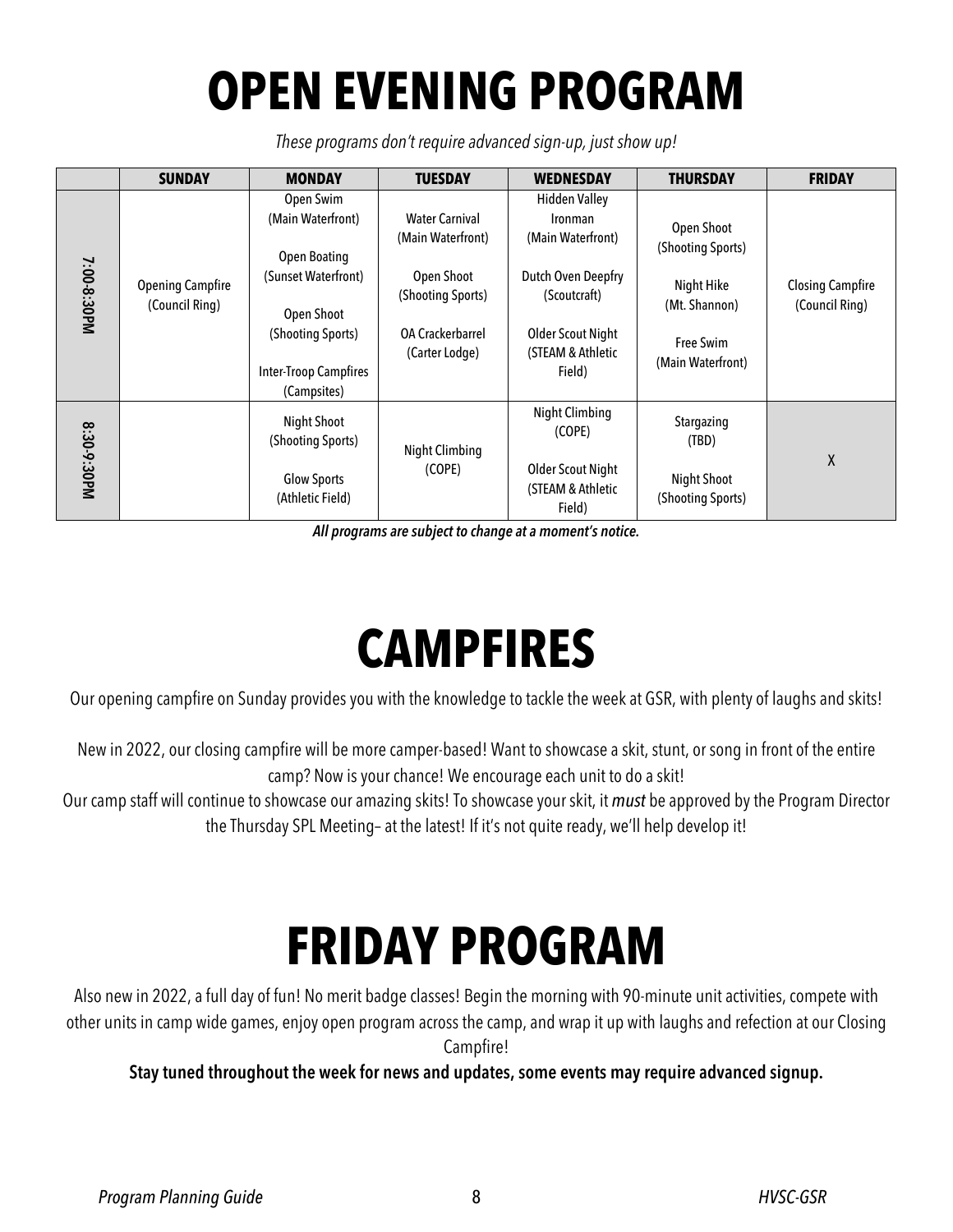#### *HIDDEN VALLEY SCOUT CAMP PROGRAM SCHEDULE 2022*

|         | <b>SUNDAY</b>                                              | <b>MONDAY</b>                                            | <b>TUESDAY</b>                                        | <b>WEDNESDAY</b>                                      | <b>THURSDAY</b>                                       | <b>FRIDAY</b>                                                     | <b>SATURDAY</b>                               |
|---------|------------------------------------------------------------|----------------------------------------------------------|-------------------------------------------------------|-------------------------------------------------------|-------------------------------------------------------|-------------------------------------------------------------------|-----------------------------------------------|
|         |                                                            | <b>VENTURING/EXPLORING DAY</b>                           | ORDER OF THE ARROW DAY                                | <b>SPORTS DAY</b><br>Polar Bear Plunge (6:30AM)       | <b>TIE-DYE THURSDAY</b>                               | <b>CRAZY SOCKS DAY</b><br>Polar Bear Plunge (6:30AM)              |                                               |
|         |                                                            | Reveille (7:00AM)                                        | Reveille (7:00AM)                                     | Reveille (7:00AM)                                     | Reveille (7:00AM)                                     | Reveille (7:00AM)                                                 | Reveille (7:00AM)                             |
| 7:00AM  |                                                            |                                                          |                                                       |                                                       |                                                       |                                                                   | <b>Continental Breakfast</b>                  |
|         |                                                            | Flags (7:45AM)                                           | Flags (7:45AM)                                        | Flags (7:45AM)                                        | Flags (7:45AM)                                        | Flags (7:45AM)                                                    | <b>Campsite Checkout</b>                      |
|         |                                                            | Breakfast (8:00 - 8:30AM)                                | Breakfast (8:00 - 8:30AM)                             | Breakfast (8:00 - 8:30AM)                             | Breakfast (8:00 - 8:30AM)                             | Breakfast (8:00 - 8:30AM)                                         | $(7:00-8:30AM)$                               |
| 8:00AM  | <b>NO UNIT ARRIVAL</b>                                     | <b>Travel Time</b>                                       | <b>Travel Time</b>                                    | <b>Travel Time</b>                                    | <b>Travel Time</b>                                    | <b>Travel Time</b>                                                | <b>Closing Ceremony &amp; Camp Dismissal</b>  |
| 9:00AM  | <b>UNIT LEADERSHIP ONLY</b><br>(SPLs & SMs)                |                                                          |                                                       |                                                       |                                                       | <b>Troop/Patrol Activity Block</b>                                | (8:45.9:45)                                   |
|         |                                                            | <b>MB Block 1A</b><br>$(9:00-11:00AM)$                   | <b>MB Block 1A</b><br>$(9:00-11:00AM)$                | <b>MB Block 2A</b><br>$(9:00-11:00AM)$                | <b>MB Block 2A</b><br>$(9:00-11:00AM)$                | <b>Advancement Catch Up</b><br>$(9:00-10:30AM)$                   |                                               |
| 10:00AM |                                                            |                                                          |                                                       |                                                       |                                                       |                                                                   |                                               |
|         |                                                            | <b>Travel Time</b>                                       | <b>Travel Time</b>                                    | <b>Travel Time</b>                                    | <b>Travel Time</b>                                    | <b>Troop/Patrol Activity Block</b><br><b>Advancement Catch Up</b> |                                               |
| 11:00AM |                                                            |                                                          |                                                       |                                                       |                                                       | $(10:30-12:00PM)$                                                 |                                               |
|         | Leader & Staff Lunch<br>(12:00-12:30PM)                    | <b>MB Block 1B</b>                                       | <b>MB Block 1B</b>                                    | <b>MB Block 2B</b>                                    | <b>MB Block 2B</b>                                    | Free Time & Lunch                                                 |                                               |
| 12:00PM |                                                            | 30 Minute Lunch Included<br>$(11:15-1:45PM)$             | 30 Minute Lunch Included<br>$(11:15-1:45PM)$          | 30 Minute Lunch Included<br>$(11:15-1:45PM)$          | 30 Minute Lunch Included<br>$(11:15-1:45PM)$          | $(12:00-1:00PM)$                                                  |                                               |
| 1:00PM  |                                                            |                                                          |                                                       |                                                       |                                                       |                                                                   |                                               |
|         | <b>Staggered Unit Arrival &amp; Staff</b>                  | <b>Travel Time</b>                                       | <b>Travel Time</b>                                    | <b>Travel Time</b>                                    | <b>Travel Time</b>                                    |                                                                   |                                               |
|         | <b>Orientations</b><br>(Medical Checks, Swim Checks, Tour) | <b>Free Time</b>                                         | <b>Free Time</b>                                      | <b>Free Time</b>                                      | <b>Free Time</b>                                      | <b>Campwide Competitions</b><br><b>Open Programs</b>              |                                               |
| 2:00PM  | $(1:00-3:00PM)$                                            | SPL Meeting - 2PM                                        | SPL Meeting - 2PM                                     | SPL Meeting - 2PM                                     | SPL Meeting - 2PM                                     |                                                                   | <b>CAMP CLOSED</b><br><b>SEE YOU IN 2023!</b> |
| 3:00PM  |                                                            | <b>Troop/Patrol Activity Block</b><br>$(3:00-4:00PM)$    | <b>Troop/Patrol Activity Block</b><br>$(3:00-4:00PM)$ | <b>Troop/Patrol Activity Block</b><br>$(3:00-4:00PM)$ | <b>Troop/Patrol Activity Block</b><br>$(3:00-4:00PM)$ |                                                                   |                                               |
| 4:00PM  | <b>Unit Time</b>                                           | <b>Troop/Patrol Activity Block</b><br>$(4:00-5:00PM)$    | <b>Troop/Patrol Activity Block</b><br>$(4:00-5:00PM)$ | <b>Troop/Patrol Activity Block</b><br>$(4:00-5:00PM)$ | <b>Troop/Patrol Activity Block</b><br>$(4:00-5:00PM)$ |                                                                   |                                               |
| 5:00PM  |                                                            | <b>Free Time</b>                                         | <b>Free Time</b>                                      | <b>Free Time</b>                                      | <b>Free Time</b>                                      | <b>Free Time</b>                                                  |                                               |
|         | Flags (5:45PM)                                             | Flags (5:45PM)                                           | Flags (5:45PM)                                        | Flags (5:45PM)                                        | Flags (5:45PM)                                        | Flags (5:45PM)                                                    |                                               |
| 6:00PM  | Dinner (6:00-7:00PM)                                       | Dinner (6:00-7:00PM)                                     | Dinner (6:00-7:00PM)                                  | Dinner (6:00-7:00PM)                                  | Dinner (6:00-7:00PM)                                  | Dinner (6:00-7:00PM)                                              |                                               |
|         | All Faiths Service (7:15PM)                                |                                                          |                                                       |                                                       |                                                       | SPL Meeting (7:00-7:30PM)                                         |                                               |
| 7:00PM  |                                                            | <b>Open Evening Programs</b><br>$(7:00PM - 8:30PM)$      | <b>Open Evening Programs</b><br>$(7:00PM - 8:30PM)$   | <b>Open Evening Programs</b><br>$(7:00PM - 8:30PM)$   | <b>Open Evening Programs</b><br>$(7:00PM - 8:30PM)$   |                                                                   |                                               |
|         | Opening Campfire (8:00-8:30PM)                             |                                                          |                                                       |                                                       |                                                       | <b>Closing Campfire</b>                                           |                                               |
| 8:00PM  | Unit Leadership Crackerbarrel                              | <b>Open Night Programs</b><br><b>Open Night Programs</b> | <b>Open Night Programs</b>                            | <b>Open Night Programs</b>                            | $(8:00-9:00PM)$                                       |                                                                   |                                               |
|         | (SMs & SPLs)                                               | $(8:30-9:30PM)$                                          | $(8:30-9:30PM)$                                       | $(8:30-9:30PM)$                                       | $(8:30-9:30PM)$                                       |                                                                   |                                               |
| 9:00PM  | <b>Quiet Time</b>                                          | <b>Quiet Time</b>                                        | <b>Quiet Time</b>                                     | <b>Quiet Time</b>                                     | <b>Quiet Time</b>                                     | <b>Quiet Time</b>                                                 |                                               |
| 10:00PM | <b>Taps</b>                                                | Taps                                                     | <b>Taps</b>                                           | Taps                                                  | <b>Taps</b>                                           | <b>Taps</b>                                                       |                                               |
|         | (All Units In Campsite)                                    | (All Units In Campsite)                                  | (All Units In Campsite)                               | (All Units In Campsite)                               | (All Units In Campsite)                               | (All Units In Campsite)                                           |                                               |
|         |                                                            | <b>Program Planning Guide</b>                            |                                                       | 9                                                     |                                                       | <b>HVSC-GSR</b>                                                   |                                               |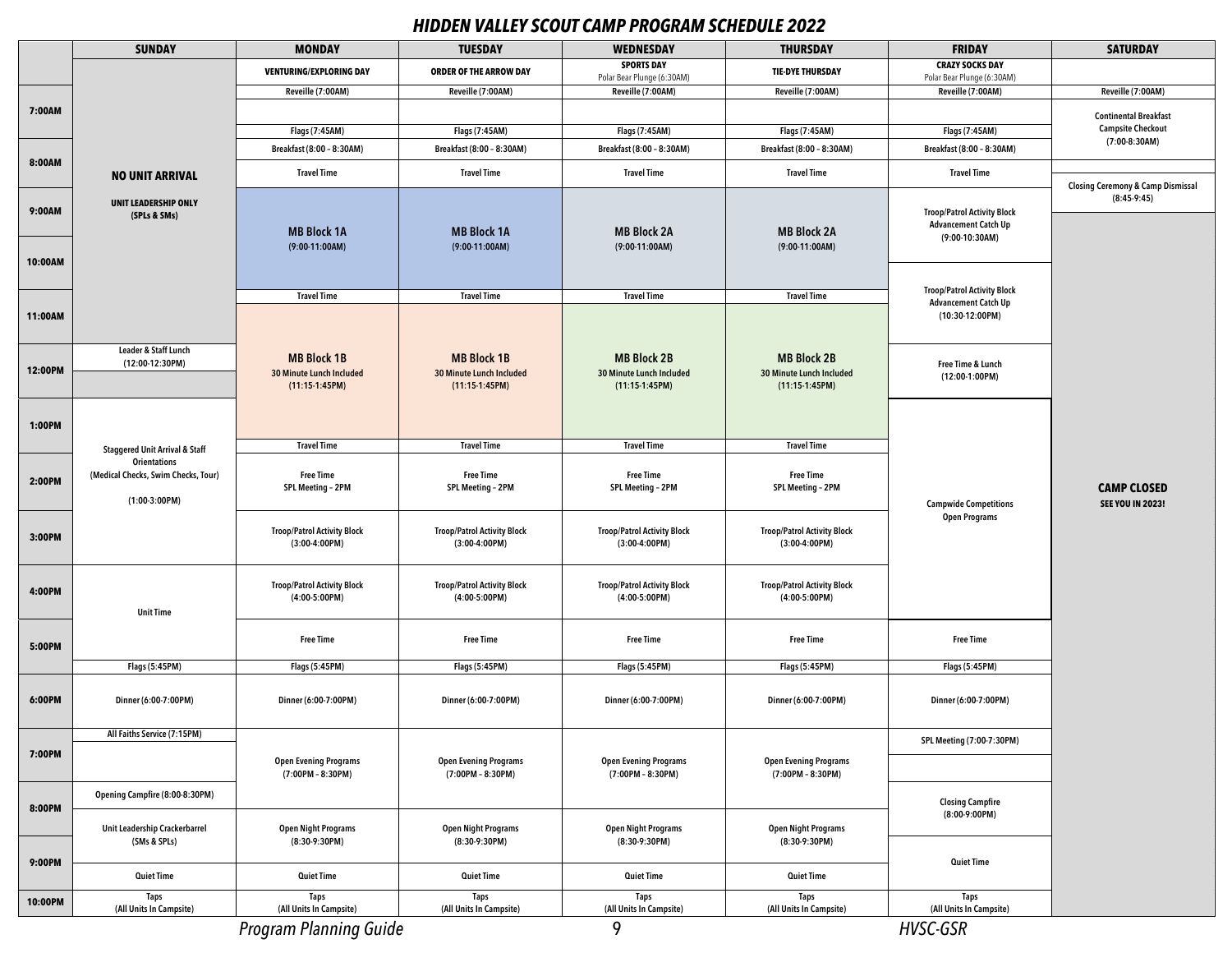# **LEADERSHIP MEETINGS**

## **SPL MEETINGS**

Every day, at 2:00PM, SPLs will meet outside of Carter Lodge in Carter Grove. These meetings will take place with the Program Director and various Commissioners. Each SPL should be ready to talk about their experience at Hidden Valley! Bring questions, comments, or concerns.

### **UNIT LEADERSHIP CRACKERBARREL**

Brand new in 2022! Following the opening campfire on Sunday, all SPLs and Scoutmasters are invited for our crackerbarrel! Introduce yourself, meet the camp management team, ask questions, or just enjoy some snacks!

## **CAMP DIRECTOR MEETING**

Come down to the Hidden Valley Council Ring (weather permitting), on Tuesday at 2PM to meet with our Key Staff! Learn about checkout procedures and other important information. We'd love to hear your feedback, whether good or bad!

*Feedback is a gift!*

*Don't be afraid to address any issues with your campsite Commissioner! They can either assist or direct you to the appropriate staff.*

# **ADULT LEADER OPPORTUNITIES**

### **THE GRISWOLD GUILD**

Want to give back to the camp we all love? Let us know! You, with the assistance of the Ranger Staff, can take on various projects around Griswold Scout Reservation. If you have any advanced skills or knowledge, let us know!

### **ADULT LEADER SHOTGUN SHOOT**

Want to show off how good of a shot you are? Or maybe just learn the basics? Come on down to the Shotgun Range Thursday at 2:00PM! This is a great opportunity to chat with key staff, give kudos, or other input! Shot cards required!

### **TRAININGS**

Please reference the GSR Adult Leader's Guide for more information about the various adult leader trainings offered.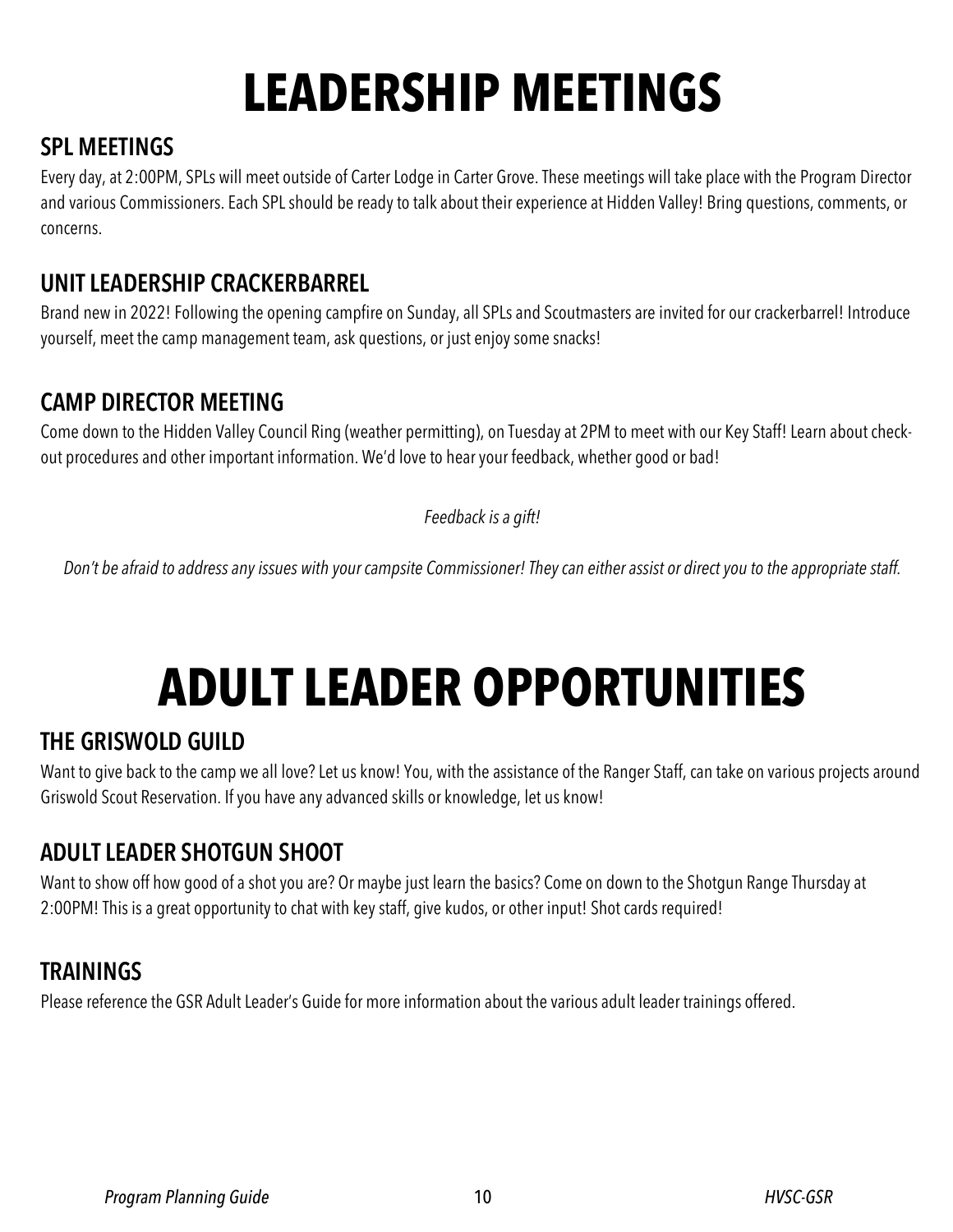## **OUTPOSTS**

Open to patrols of all ages! Must register at Pre-Camp Meeting. Patrols must have a minimum of 5 Scouts, with a maximum of 10.

#### **NEW! BUILD YOUR OWN OUTPOST**

Choose a location and then choose a theme! Talk with the Program Director to find a program that is best for the skills of your patrol! *Example: Crew 1971 would like to do Stargazing at the Mount Shannon Summit!*

| <b>LOCATION</b>                                                                     | <b>PROGRAM</b>                                                                |
|-------------------------------------------------------------------------------------|-------------------------------------------------------------------------------|
| <b>Mt. Shannon Summit</b>                                                           | <b>Wilderness Survival</b>                                                    |
| A Hidden Valley staple! Spend the night on the summit of Mt. Shannon that           | Can you survive with limited resources? Can you make your own shelter with    |
| overlooks the center of Hidden Valley!                                              | you patrol? Scavenge for supplies! No tents!                                  |
| <b>Ancient Scoutcraft</b>                                                           | <b>Compass Cuisine</b>                                                        |
| Travel across Lake Eileen to a remote, little-known historic site where only        | We all love camp cooking! Can you find your food, though? Use your critical   |
| those with the brightest flame of Scouting dare to go!                              | thinking, navigation, and orienteering skills to find it!                     |
| <b>Athletic Field</b>                                                               | <b>Stargazing</b>                                                             |
| At the edge of Hidden Valley, near the COPE Course. Travel out to a peaceful,       | A simplistic, yet always enjoyable outpost. Spend a night under the stars and |
| serene field and spend the night!                                                   | enjoy gazing at the beautiful constellations!                                 |
| <b>Lake Eileen Cove</b>                                                             | <b>Search &amp; Rescue/First Aid</b>                                          |
| Hike out to a secretive site on the shore of a Lake Eileen cove! It will truly be a | Can your patrol mobilize and find a missing Scout? When you find them,        |
| beautiful night in this isolated site.                                              | render basic first aid, transport them, then set up camp!                     |

### **TREK OUTPOSTS (NO THEME)**

*Recommended for older/experienced Scouts.*

| <b>Goat Pasture Hill</b>                                                     | <b>Mack Ridge</b>                                                     |
|------------------------------------------------------------------------------|-----------------------------------------------------------------------|
| Venture off and discover one of GSR's most secretive but coziest summits for | Hike towards Camp Bell, discovering a beautiful ridge overlooking the |
| an amazing night!                                                            | Belknap Mountain Range.                                               |

#### **ALL UNITS MUST PROVIDE AN ADULT LEADER (21+) TO PROVIDE ADEQUATE COVERAGE. OUTPOSTS CAN ONLY BE SCHEDULED ON TUESDAY OR THURSDAY.**

| PLEASE BRING WITH YOU FOR OUTPOSTS |                                   |  |  |
|------------------------------------|-----------------------------------|--|--|
| <b>PERSONAL</b>                    | <b>PATROL</b>                     |  |  |
| Sleeping Bag                       | Tent(s)                           |  |  |
| Ground Pad                         | Tarp/Ground Cloth                 |  |  |
| 1 Change Of Clothes                | Cook Kit (With Large & Small Pot) |  |  |
| <b>Scout Essentials</b>            | Fry Pan                           |  |  |
| Mess Kit                           | Serving Spoon                     |  |  |
| Small Backpack                     | Scout Spirit!                     |  |  |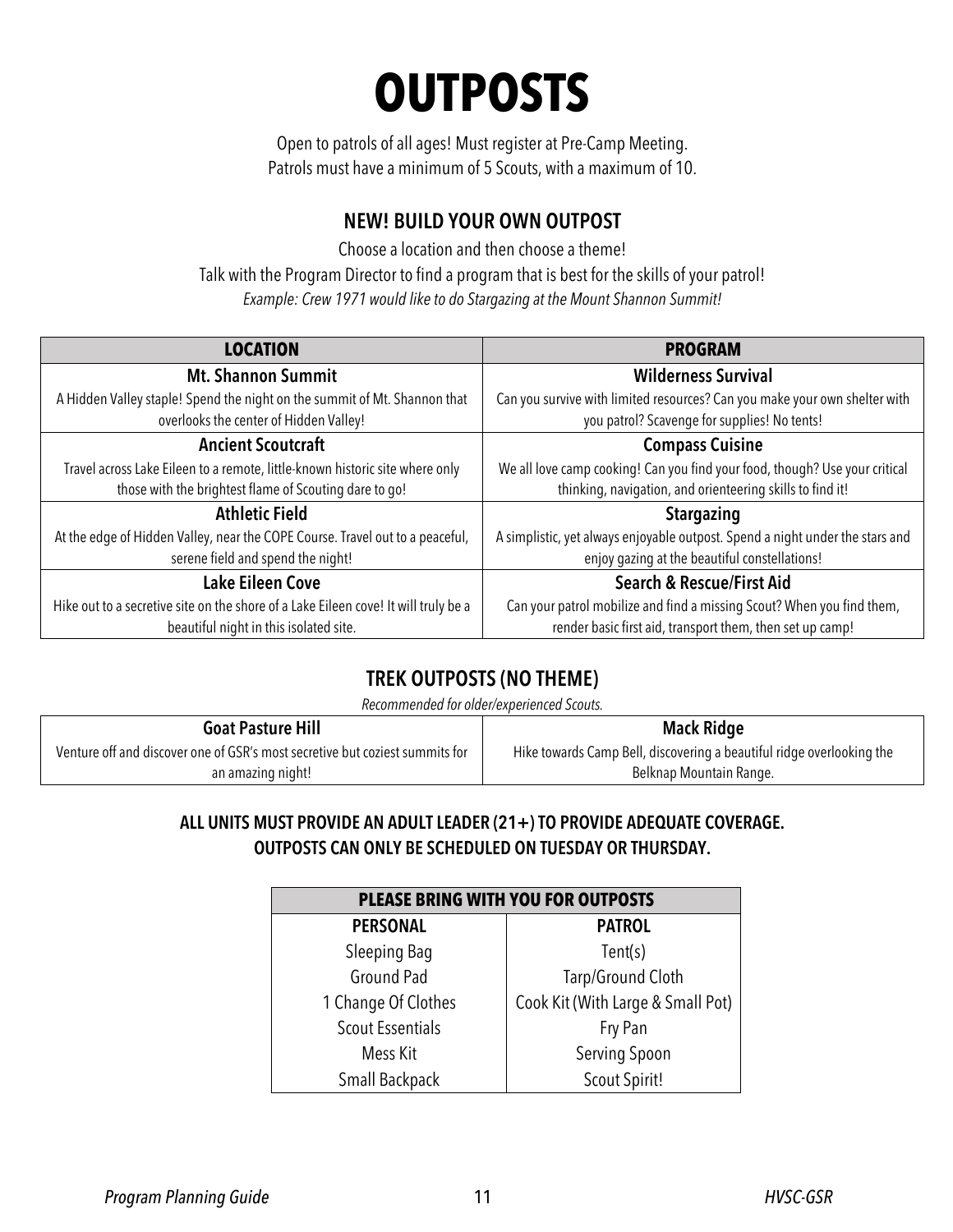## **FRONTIER!**

The Frontier! Program is designed exclusively for the brand new, "never been to summer camp" Scouts from your Troop.

The format of the program each day is modeled after an ideal meeting. All Frontier! participants will be grouped with Scouts from other Troops to form patrols and, ultimately the "Frontier Troop." Patrols will elect Patrol Leaders each day, make a flag to show unity and spirit, and do all sorts of things together. Fun and learning is the name of the game!

The Frontier Troop will spend each day learning about and experiencing the basic outdoor and Scouting skills. Because of the large volume of material to be covered, it is highly recommended and encouraged that Troops retest and review skills – before and after – which are learned in Frontier.

Frontier! Scouts should always carry a water bottle, raingear, and other supplies needed for that day in a personal daypack. Be Prepared!

On Friday, Frontier! participants will take part in their biggest challenge yet! A 5-mile hike that incorporates skills learned throughout the week. The hike also includes a trail lunch, a visit to the top of a mountain, a pass through a secluded swamp, and a tour of across the Reservation.

You'll never forget this!

*Participants need to attend all sessions to complete everything!*

#### *SCOUTS WILL BE INSTRUCTED IN THE FOLLOWING:*

Scout Requirements: 1a, 1b, 1c, 1d, 1e, 1f, 2, 2a, 2b, 2c, 2d, 3a, 3b, 4a, 4b,5.

Tenderfoot Requirements: 3a, 3b, 3c, 3d, 4a, 4b, 4c, 4d, 5a, 5b, 5c, 7a,8.

Second Class Requirements: 1b, 2a, 2b, 2c, 2d, 2f, 2g, 3a, 3b, 3c, 3d, 4, 5a, 5d, 6a, 6b, 6c, 6d, 6e, 8a, 8b, 9a.

First Class Requirements: 1b, 3a, 3b, 3c, 3d, 4a, 4b, 5a, 5b, 5c, 7a, 7b, 7c,7d.

Totin' Chip, Firem'n Chit, and the Outdoor Code will all be taught, also.

*To receive a FRONTIER! Certificate, the Scout must complete every requirement listed above (including the hike) and attend all periods. The unit is*  responsible for the final passing of the requirements achieved. Though we are confident the Scout will know all material presented, we encourage Troop *Leaders to retest their Scouts each night in the campsite – as well as when you return home from summer camp*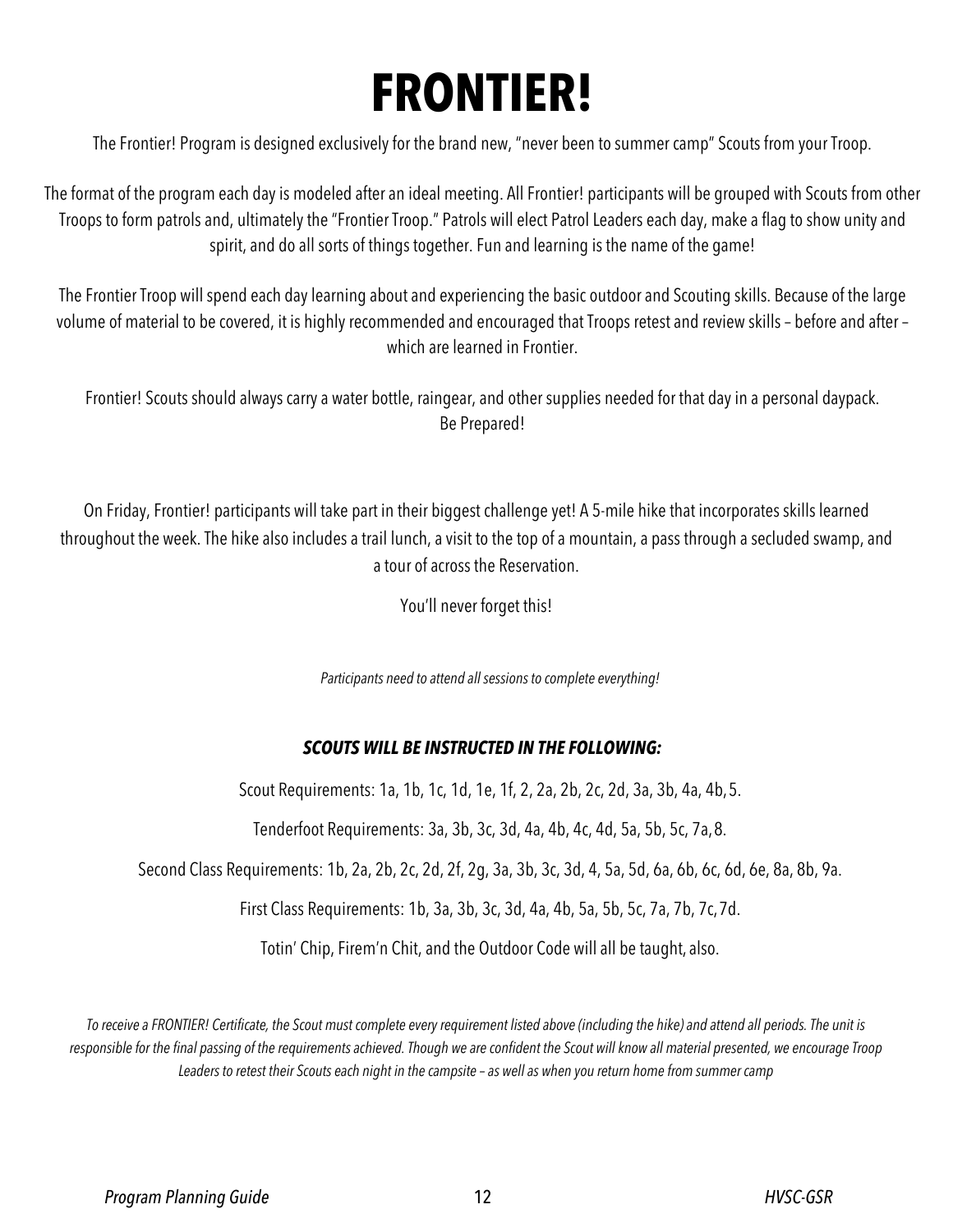## **AQUATICS**

### **PATROL / TROOP / CREW ACTIVITIES**

#### **AQUATIC CRAZE (Main Waterfront)**

Enjoy the inflatables (trampolines, climbing iceberg, etc.) at Main Waterfront and find out what all the buzz is about.

#### **ASSAULT BOATS (Main Waterfront)**

A Hidden Valley staple! Can you keep your rowboat afloat longer than your opponent? Guaranteed laughter and fun to be had! **CANOE TRIP (Sunset Waterfront)**

Row, row, row your canoe, gently down sunset-ty…merrily merrily merrily merrily this tour feels like a dream. Take your Troop on a tour of Sunset Lake and enjoy all its beauty.

#### **DEAD FISH WATER POLO**

Essentially lacrosse on water! The dead fish is just a sponge, though!

#### **KAYAK SOCCER**

A Scout is clean, but this activity will make you feel like the Kayak version of (Lionel) Messi. Utilize your balance, speed, and creativity to stay afloat as your team moves together with one goal in sight…the soccer goal, of course!

#### **CANOE RACE (Sunset Waterfront)**

Racers start your paddles! Who in your patrol can paddle out to the island in the middle of Sunset Lake and back the fastest? There's only one way to find out.

#### **WATER BASKETBALL (Chase Waterfront)**

Steph Curry's got ice in his veins when he shoots from three, but you'll have the refreshing feeling of the Chase waterfront. Your patrol can dribble and shoot your way to the top in this classic twist to the sport that'll make team building a slam dunk.

#### **WATER JOUSTING (Main Waterfront)**

Buddy pairs demonstrate their strength & balance to see who can stay standing on their joust pad without getting knocked down!

#### **WATERMELON SCRAMBLE (Chase or Main Waterfront)**

Two teams…two sides…one watermelon! Face off in an activity that combines the thrills and teamwork of football and rugby with the refreshing feeling of water…and of course watermelon.

#### **WALK ON WATER (Main Waterfront)**

One small step for scout, one giant leap for your troop. See if you can balance your way to the center of Lake Eileen through this challenge that'll put your balance and athleticism to the test.

#### **SNORKEL EXPLORATION (Sunset Waterfront)**

Explore the depths and aquatic wildlife of Sunset Lake!

#### **OPEN SWIM (All Waterfronts – At Times Listed Below)**

No advanced signup required. Take a refreshing dip as you spend the time relaxing and having fun with members of your patrol and other scouts!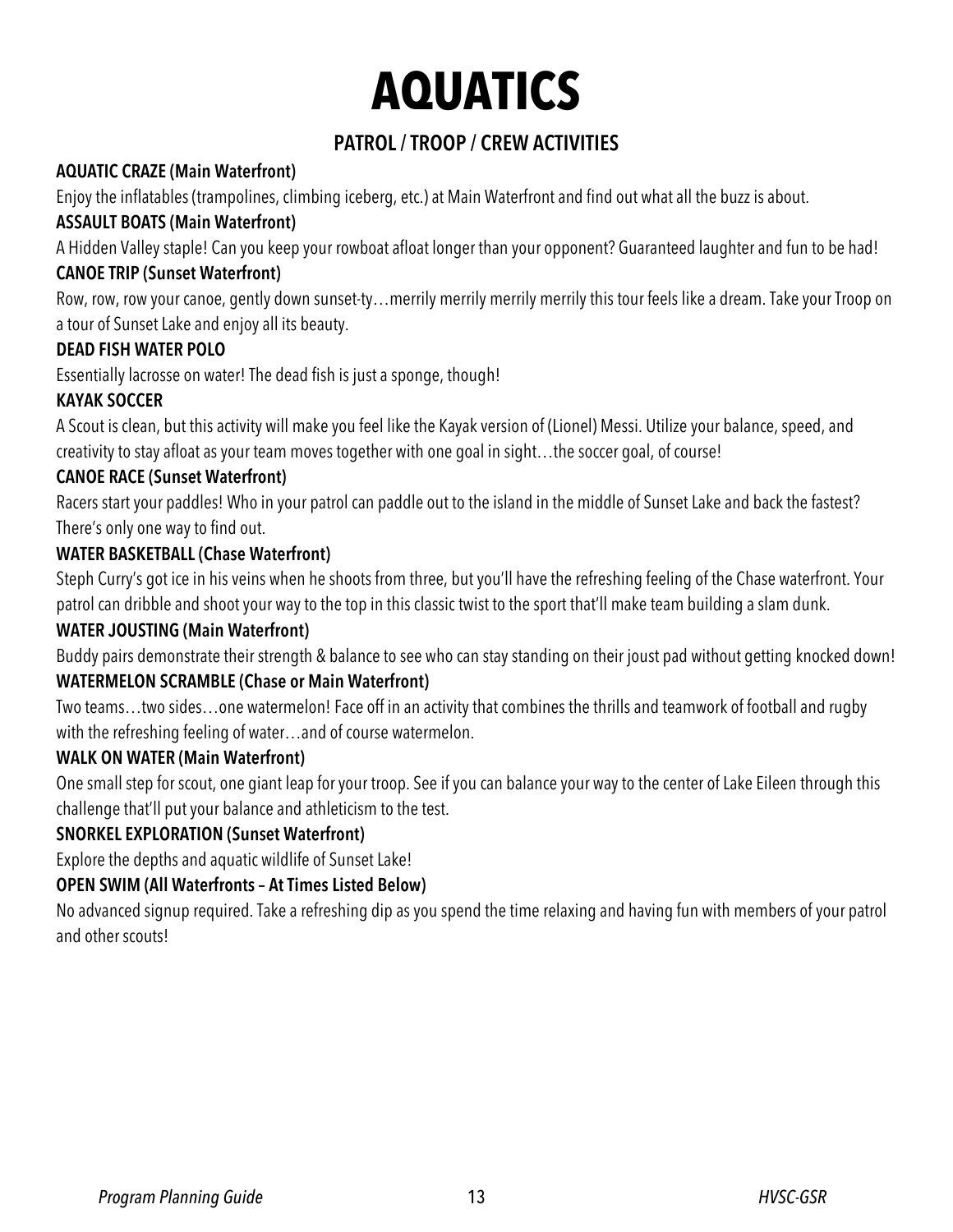# **ECOLOGY**

### **PATROL / TROOP / CREW ACTIVITIES**

#### **LAKE WALK**

Nothing's calmer than a nice walk around Lake Eileen. Explore the shoreline trail around Lake Eileen and learn the watershed ecology of Hidden Valley. Walk at your own pace and learn some fun facts along the way!

#### **SWAMP WALK**

It's the circle of swamp. Experience the natural cycle of the Ecology Swamp on a shoreline tour through the ecosystem.

#### **SHANNON HIKE**

Take a guided nature hike over Mt. Shannon and enjoy a 'bird's eye view' of the Hidden Valley main camp!

#### **MACK 'N BACK**

Take an extended hike to the Mack Ridge and back while learning about the beautiful wilderness that makes up GSR.

#### **TREE IDENTIFICATION**

What is a Tree Farm? What types of trees grow at Griswold Scout Reservation? What does it take to manage a forest? Find out this and more through this activity that's as fun and easy as counting to One…Two…Tree!

#### **STAR GAZING (Evenings Only – 9:00PM Start)**

When you wish upon a star…you know you're at camp. Look at the summer constellations and learn about the sky's celestial bodies and the myths which accompany their storied history. It's a tradition as old as time, but there's no better time to do it than when you are at GSR.

#### **CONSERVATION PROJECT**

Help maintain Hidden Valley and practice the Outdoor Code! With permission from your troop leaders this could be used toward rank advancement and it's a good way to give back to the "Land Made for Scouting."

#### **SWAMP KAYAK TRIP**

Over the swamp and through the swamp on a swamp kayak you can go! Get an inside view of the Ecology Swamp through a guided kayak trip across the murky swamp and beyond. (Did we mention it takes place at the swamp?)

#### **BOULDER EXPLORATION**

Climb boulders and explore 10,000-year-old glacial caves while ascending the southwest slope of Mt. Shannon.

## **EMERGENCY SKILLS**

### **PATROL / TROOP / CREW ACTIVITIES**

#### **REALISTIC FIRST AID**

Learn how to create a life-like emergency using everyday household items. It is an easy, fun way to spice up first aid instruction! **WOODLAND RESCUE**

Is your patrol ready for a search and rescue mission? Venture out into the backcountry and put your first aid skills to the test as your group becomes honorary Valley First Responders!

#### **FIELD GAMES**

It's all fun and games until it's done at camp…Then it becomes the fun of field games! Organize your choice of two-hand touch football, volleyball, or ultimate frisbee and let the games begin! Staff referee included!

#### **DISC GOLF**

Compete against your troop on the GSR disc golf course! See if you can get a hole in one. Staff caddy included!

#### *Program Planning Guide* 14 *HVSC-GSR*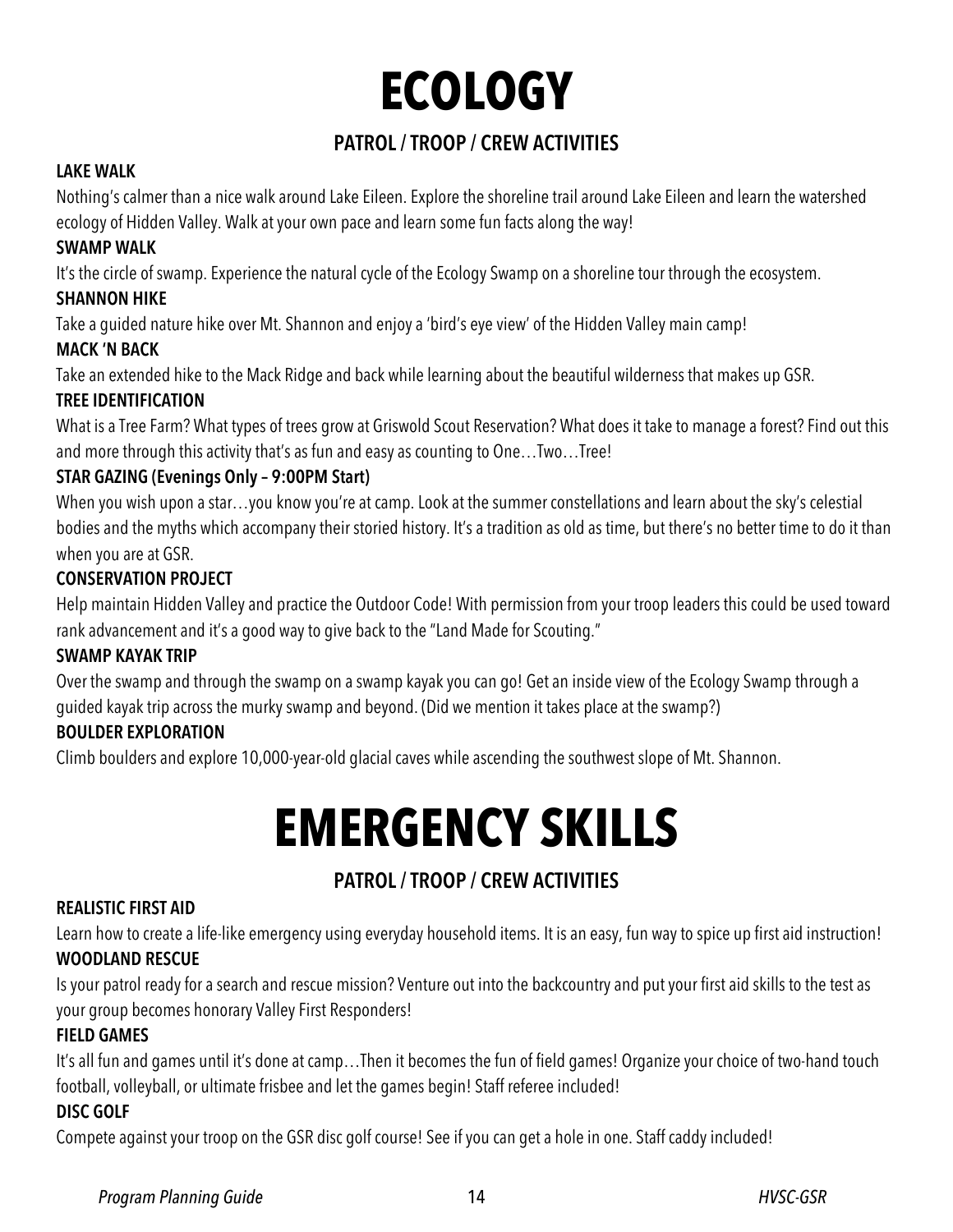# **HANDICRAFT**

#### **PATROL / TROOP / CREW ACTIVITIES**

#### **ICE CUBE CANDLEMAKING**

Grab a paper cup, add a wick, pour some wax, and then add some ice cubes…what do you get? A candle!

#### **LEATHER SLIDE MAKING**

Take this opportunity to build a slide for your neckerchief that would make even Baden-Powell proud!

#### **MINIATURE CATAPULT & CASTLE BUILDING**

In this activity, patrols compete against each other to create catapults out of popsicle sticks and build the strongest castle structure they can out of film canisters! Who can destroy the enemy's castle first or win the accuracy contest? There's only one way to find out.

#### **PATROL FLAG MAKING**

The Patrol Method is the most important method in all of Scouting. What better way to show your Patrol Spirit, than with a Patrol Flag you can be proud of having made as a team! Show your new flag off at a camp-wide assembly!

#### **BRIDGE MASTER**

Become a master architect and builder as you design and make a bridge out of straw. Find out how much your bridge can support as you support the scientific method.

#### **TOTEM MAKING**

Have you ever wanted to make a three-dimensional 'monogram' for yourself using Scout-approved materials? Now is your chance!

#### **CHESS TOURNEY**

A Scout is thrifty, but it's time to put that in check. Can you out-strategize the other members of your Unit? Protect your king and you "knight" be in for a surprise.

# **SCOUTCRAFT**

### **PATROL / TROOP / CREW ACTIVITIES**

#### **DUTCH OVEN DESSERT**

With guided instruction, learn and do every step of the process of preparing and cooking a delectable campfire masterpiece! **REFLECTOR OVEN BAKED GOODS**

No electricity? No problem! Learn how to turn a cardboard box into an oven and cook some tasty afternoon tastes.

#### **FIREBUILDING / FIREM'N CHIT**

If your Scouts wish to practice (or even receive an introductory lesson) in fire building – as well as fire lays – this is the place to be! **PIONEERING CHALLENGE**

Come on down and practice pioneering fundamentals! The skies the limit with what your patrol can make. From camp chairs to your own playgrounds. Let your imagination and skill run wild as you make your special creation.

#### **ORIENTEERING COURSE**

Try an orienteering course…or make your own! Putyour skills and teamwork to the test in this classic sport and try to place yourself into the GSR record books.

#### **LEARN THE ROPES**

Learn to make 1/4 inch rope using bow string and twine. Who knew it was this easy and fun? Learn all the ways to splice! **MONKEY FIST MAKING**

So, you want to learn how to make a monkey fist? Here's your chance! (Monkeys not included).

*Program Planning Guide* 15 *HVSC-GSR*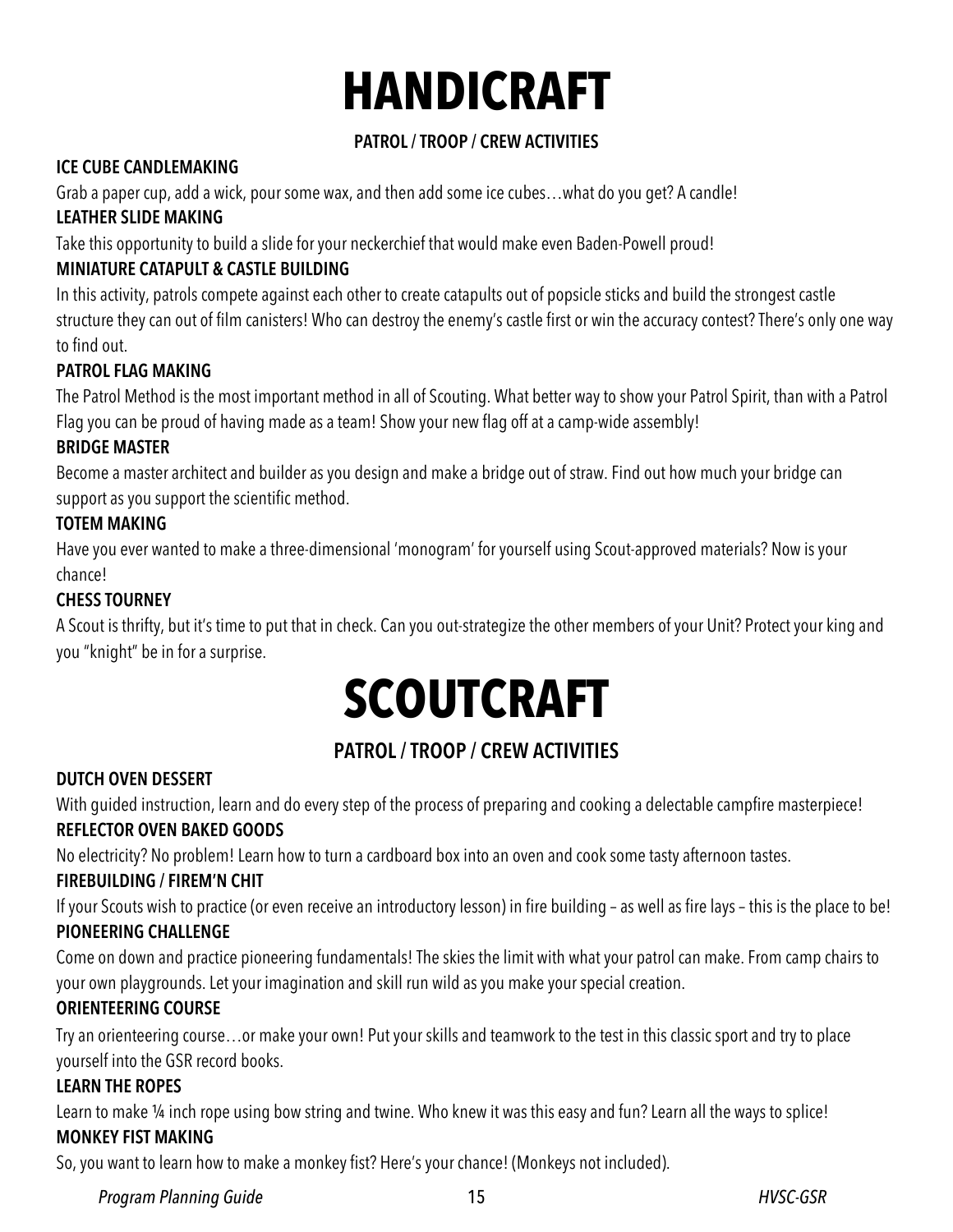

#### **PATROL / TROOP / CREW ACTIVITIES**

#### **PATROL WELDING (13+)**

It's the beset of both worlds. Learn the basics of arc welding and make a cool project along the way!

#### **PATROL BLACKSMITHING**

A brand-new afternoon activity for 2022! Bring your patrol for this unique experience and learn how to forge some HOT METAL!

## **SHOOTING SPORTS**

#### **PATROL / TROOP / CREW ACTIVITIES**

#### **TROOP RIFLE SHOOT**

Are you a marksman? To find out you'll need to give it your best shot…literally! Make your way onto the Hidden Valley bulletin board and enjoy some good old fashion shooting fun!

#### **TROOP ARCHERY SHOOT**

Ready?...Aim…Fire! Channel your inner Robin Hood as you practice and master your fundamentals with a compound or recurve bow.

#### **TROOP SHOTGUN SHOOT (13+)**

Can you get a perfect score? Well, there's only one way to find out. Put your troop's skills to the test to see if you could set GSR records for not only your week of camp, but also the 2022 season. Shot cards must be purchased.

## **COPE & ADVENTURE**

#### **TROOP COPE/CLIMBING**

The Troop COPE/Climbing program is an opportunity for troops to participate in team building and high ropes exercises. Each troop will have the opportunity to meet with a member of the COPE staff to customize their program. Only age-appropriate elements will be open to the troop. Certain elements require scouts to be age 14 and up.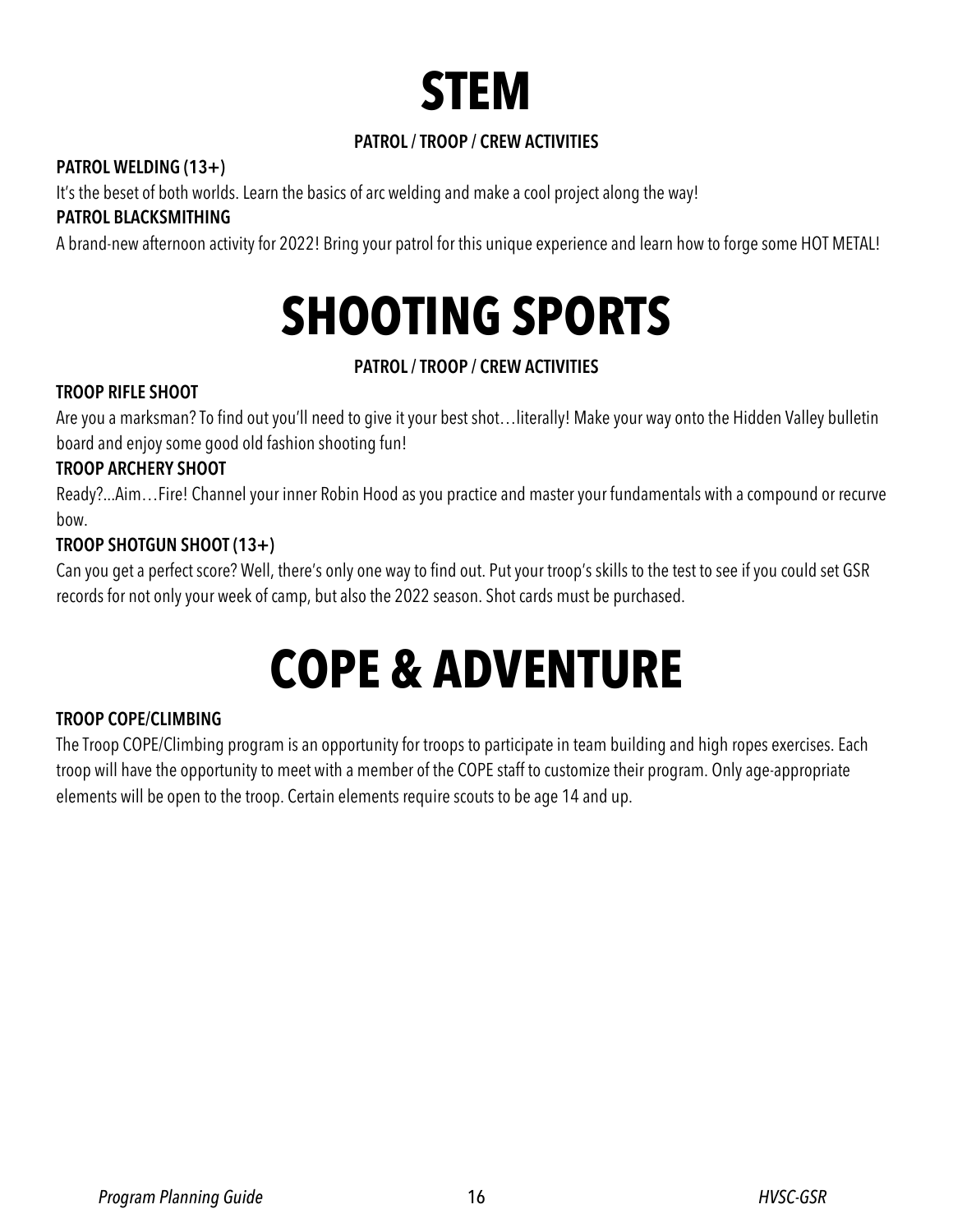# **PERSONAL GEAR PACKING LIST**

### **WEEK-LONG**

Extra Shirts (Long Sleeve Needed For Some Programs) Extra Pants (Pants Needed For Some Programs) Extra Shorts Extra Socks Extra Underwear Class A BSA Uniform Jacket Rain Gear Sleep Wear Over-The-Ankle Hiking Boots (Needed For Some Programs) Swimsuit Extra Towels **Toiletries** (Washcloth/Soap/Comb/Shampoo/Toothbrush/Toothpaste/Deodorant) Daypack (with Scout Essentials)

Sleeping Bag Pillow Personal First Aid Kit Flashlight (Check Batteries!) Wallet & Money Pocketknife (No Sheath/Fixed Blade – 21/2''Blade Or Less) **Handkerchief** Notebook, Pen, Pencil Scout Handbook Bug Spray (Non-Aerosol) Sunscreen (Non-Aerosol) Bug Net (No PVC!) **Watch** Water Bottle(s)

## **LEAVE AT HOME**

Pets, sheath knives, fireworks, firearms, ammunition, bows & arrows, radios/walkie-talkies, televisions, electronic games, squirt/nerf/airsoft or paintball guns, dice, unscout-like literature, alcoholic beverages and illegal drugs or similar items (or people under the effects of them). Valuable items should certainly be left at home.

| <b>CONSIDERATIONS FOR PROGRAM AREAS</b> |                                                     |  |  |
|-----------------------------------------|-----------------------------------------------------|--|--|
|                                         | Bathing Suit (One-Piece Suit For Females)           |  |  |
|                                         | <b>Standard Clothing</b>                            |  |  |
| Aquatics                                | Towel                                               |  |  |
|                                         | Personal Goggles (Optional)                         |  |  |
| Ecology                                 | Sturdy Shoes, Daypack, Water                        |  |  |
| Frontier!                               | Sturdy Shoes, Daypack, Water                        |  |  |
| Scoutcraft                              | Sturdy Shoes, Daypack, Water                        |  |  |
| <b>COPE &amp; Adventure</b>             | Sturdy Shoes, Daypack, Water                        |  |  |
| Blacksmithing/Welding                   | Long Pants & Long Shirt                             |  |  |
| <b>Shooting Sports</b>                  | Shot Cards (Shotgun Only)                           |  |  |
| Fishing                                 | Fishing Pole & Tackle                               |  |  |
| Hidden Valley Ironman                   | Comfortable running, swimming, and active clothing. |  |  |
| OA Day/Venturing Day                    | OA Sash/Venturing Uniform                           |  |  |

*Scouts and Leaders should mark each of their personal items with their name and unit number. Many, many items are lost or misplaced and are never claimed. If items are marked, GSR will try their best to return them to the rightful owner.*